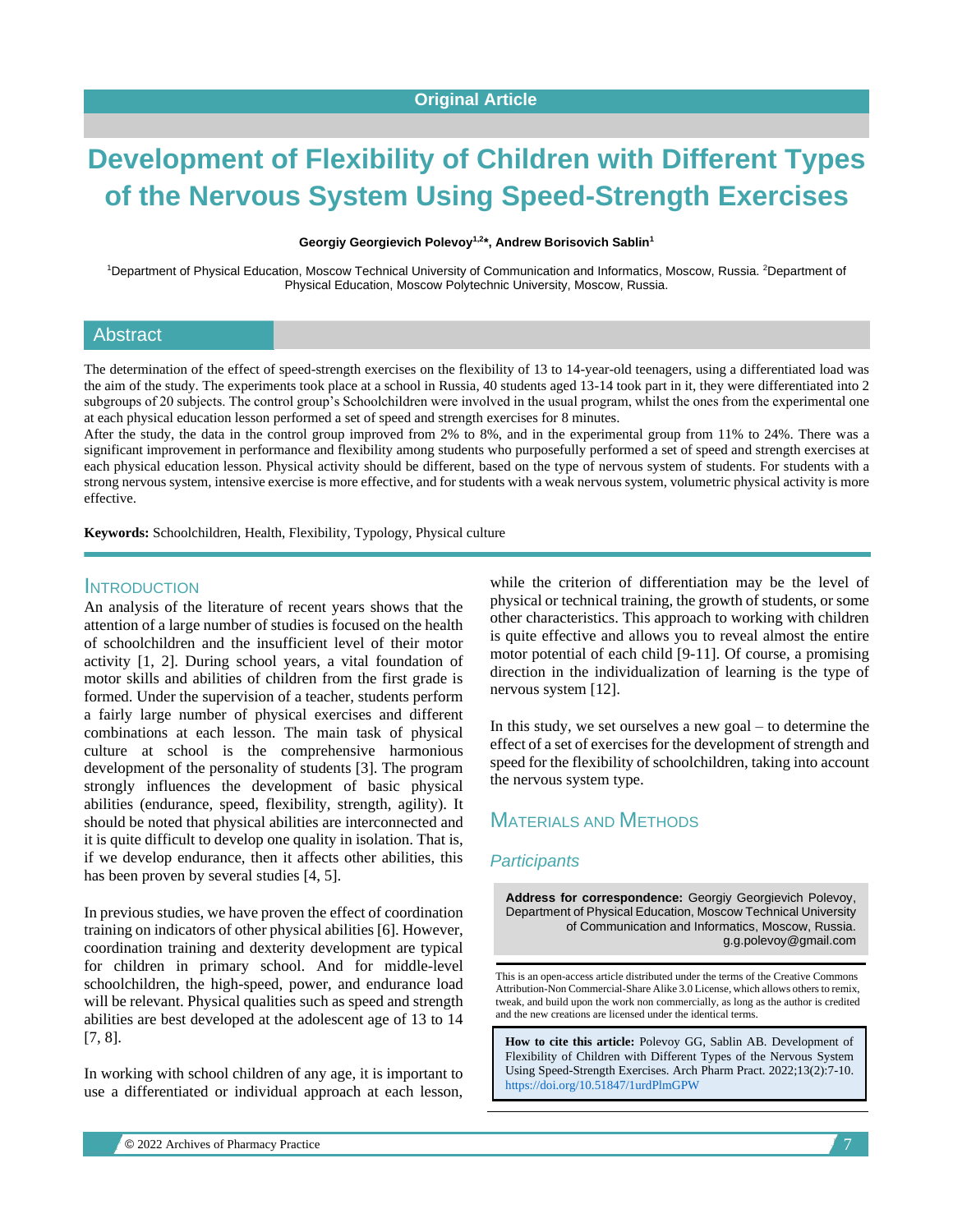The academic experiment was attended by schoolchildren aged 13-14 years in the number of 40 people from class 7a (control group - CG) and class 7b (experimental group - EG).

#### *Procedure*

The study was conducted in 60 schools in Kirov (Russia). The study lasted from January 12 to March 20, 2020. There were 8 girls and 12 boys in the control and experimental groups. All the children were on health grounds of the main medical group and admitted to physical education. During the experiment period, 20 lessons in CG and 20 lessons in EG were conducted, each lesson lasted 40 minutes. Physical education classes were scheduled twice a week in class 7a (Tuesday 8.50-9.30, Friday 9.40-10.20), in-class 7b (Tuesday 9.40-10.20, Friday 8.50-9.30).

Children from class 7a were engaged in a standard program for students of grades 1-11 in physical culture at school [3].

Schoolchildren from grade 7b used the usual program and performed speed and strength exercises for 8-10 minutes after the warm-up. The simple set of exercises required maximum dedication from the students, it included such exercises as running, body turns, acceleration, pull-ups, push-ups, squats, working with dumbbells, and others. Physical activity for children in EG was different. Children with a strong nervous system work out faster, but get tired quickly, so they are characterized by frequent changes of exercises and fewer series, the contrary can be inferred from the children with weaker nervous systems [12].

All children took a tapping test, which differentiated schoolchildren by the strength of the nervous system.<sup>12</sup> According to the test results, the children were differentiated into subgroups.

Indicators of speed and strength abilities were determined by three tests:

long jump from a place with a push with two legs (leg strength) [13], lifting the torso from the supine position (torso strength) [14], flexion and extension of the arms at the stop while lying on the floor (arm strength) [15].

The flexibility of schoolchildren was determined using the test "forward-leaning from an upright position on a gymnastic bench" [3].

In the study, when calculating the results, we used the Excel program. According to the results of the study, the average values in each group, the standard deviation from the indicators were determined.

### RESULTS AND DISCUSSION

After the tapping test procedure, children in grades 7a and 7b received 10 schoolchildren with a strong and 10 with a weak nervous system in the arousal process. **Table 1** shows the results of the study in CG.

| Table 1. Speed and strength ability indicators and flexibility in CG                       |                 |                              |        |                     |                 |       |  |  |  |  |
|--------------------------------------------------------------------------------------------|-----------------|------------------------------|--------|---------------------|-----------------|-------|--|--|--|--|
| Test                                                                                       |                 | <b>Strong nervous system</b> |        | Weak nervous system |                 |       |  |  |  |  |
|                                                                                            | <b>Before</b>   | After                        | %      | <b>Before</b>       | After           | %     |  |  |  |  |
| leg strength (cm)                                                                          | $185,1 \pm 4.7$ | $190.7 + 4.8$                | $+3%$  | $189.6 \pm 4.5$     | $197,2{\pm}4.7$ | $+4%$ |  |  |  |  |
| torso strength (20 sec)                                                                    | $12,8 \pm 1,1$  | $13.1 \pm 1.2$               | $+2\%$ | $12.3 \pm 1.1$      | $12.8 \pm 1.1$  | $+4%$ |  |  |  |  |
| arm strength (20 sec)                                                                      | $7,8{\pm}0.8$   | $8.0{\pm}0.8$                | $+3%$  | $8.2 \pm 0.8$       | $8.4 \pm 0.8$   | $+2%$ |  |  |  |  |
| Leaning forward from a standing position on a gymnastic<br>bench (from the bench level cm) | $7.2 \pm 1.3$   | $7.6 \pm 1.4$                | $+6%$  | $7,5 \pm 1,2$       | $8.1 \pm 1.3$   | $+8%$ |  |  |  |  |

**Table 1** shows that students from the CG improved their performance in both subgroups, although they studied according to the standard program, without taking into account the differentiated load. Indicators in the "leg strength" test of the stronger nervous system teenagers, increased by 3% as compared to the ones with weak nervous systems which increased by 4%. A similar phenomenon was seen in the "torso strength" with the indicators of weaker nervous system children increasing by 4% contrasted to the 2% increase in their counterparts, .3% was an increase in indicators in children with a strong nervous system in the test

"arm strength", and in children with a weak nervous system 2%.

Flexibility indicators also did not significantly improve showing a 6% (7.2 $\pm$ 1.3 to 7.6 $\pm$ 1.4) increase in the stronger nerved children as compared to the  $8\frac{6}{7.5 \pm 1.2}$  to  $8.1 \pm 1.3$ ) on in the weaker ones.

Well, the usual physical education program at school is not so bad, it has a positive but not significant effect on the physical qualities of students. **Table 2** shows the results of the study in EG.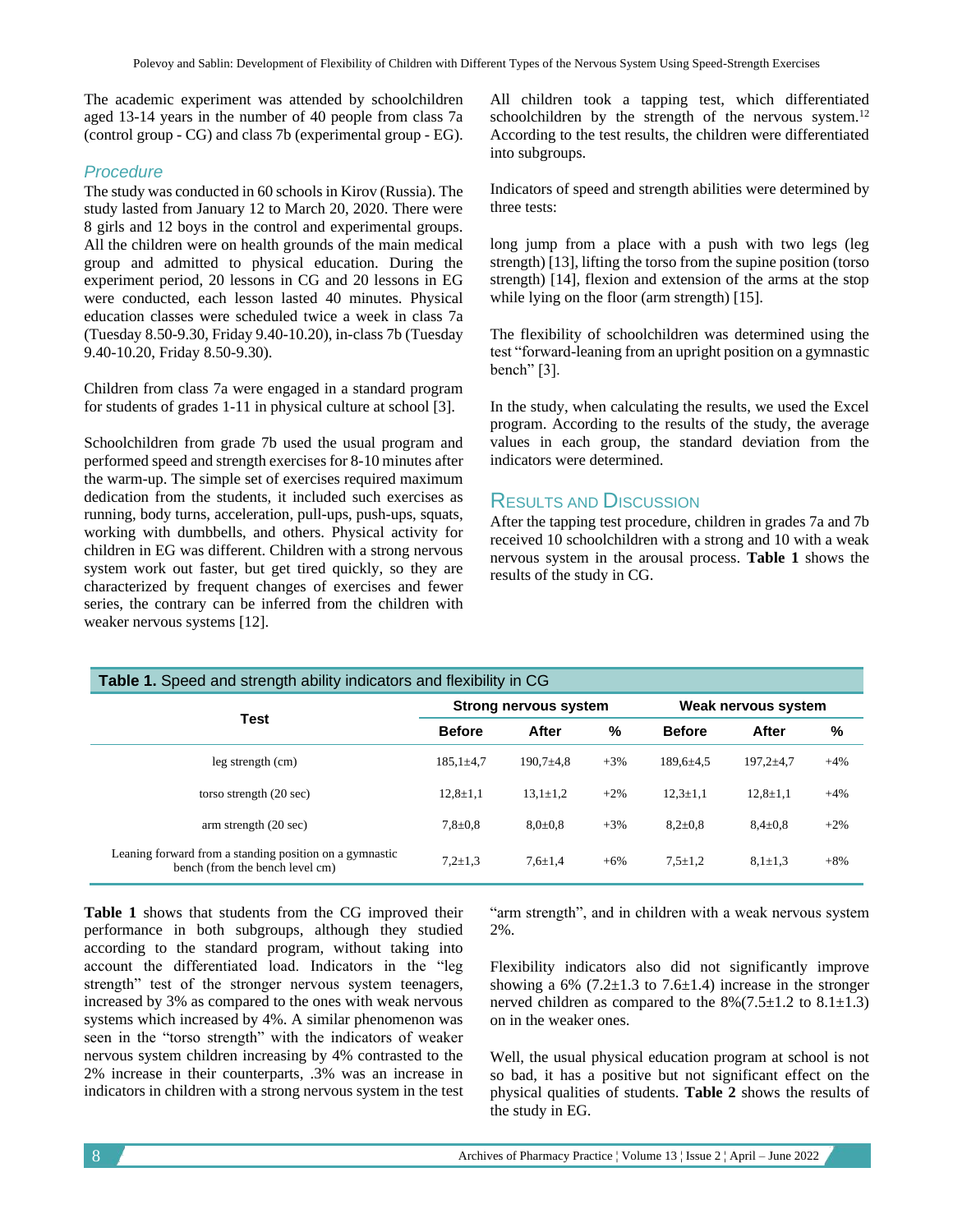| Table 2. Speed and strength ability indicators and flexibility in EG                       |                              |                 |        |                     |                 |        |  |  |  |  |
|--------------------------------------------------------------------------------------------|------------------------------|-----------------|--------|---------------------|-----------------|--------|--|--|--|--|
| Test                                                                                       | <b>Strong nervous system</b> |                 |        | Weak nervous system |                 |        |  |  |  |  |
|                                                                                            | <b>Before</b>                | After           | %      | <b>Before</b>       | After           | %      |  |  |  |  |
| leg strength (cm)                                                                          | $197,0{\pm}6.8$              | $224.6 \pm 7.8$ | $+14%$ | $188.0{\pm}4.9$     | $218,1 \pm 5.7$ | $+16%$ |  |  |  |  |
| torso strength (20 sec)                                                                    | $12,7{\pm}1,1$               | $14,4 \pm 1,2$  | $+13%$ | $13.0 \pm 0.8$      | $14.4 \pm 0.9$  | $+11%$ |  |  |  |  |
| arm strength (20 sec)                                                                      | $8.0{\pm}0.8$                | $9,1\pm0.9$     | $+14%$ | $8.5 \pm 0.5$       | $9.5 \pm 0.6$   | $+12%$ |  |  |  |  |
| Leaning forward from a standing position on a<br>gymnastic bench (from the bench level cm) | $7.1 \pm 1.1$                | $8,6{\pm}1,3$   | $+21%$ | $7.4 \pm 1.3$       | $9.2 \pm 1.6$   | $+24%$ |  |  |  |  |

**Table 2** demonstrates that in a fairly short time, the children from EG were able to significantly improve their performance on all tests. In the "leg strength" test, the weak nervous system-children showed a 16% improvement in their performance compared to the 14% in their strong nervous system counterparts. Contrarily the "torso strength" test, the indicators were higher by 13% in the stronger nerved children with the weak nerved children only showing an  $11\%$  increase. This was also similarly witnessed in the "arm strength" test where the increase of weak nerved children was lower at 12% with the strong nervous system counterparts showing a 14% increase instead.

The flexibility indicators gave a fairly significant increase throughout the whole academic experiment. Thus, in children with a strong nervous system, the level of flexibility on average became higher from  $7.1 \pm 1.1$  to  $8.6 \pm 1.3$  (by 21%), whilst increasing by 24% in weaker nervous system children from  $7.4 \pm 1.3$  to  $9.2 \pm 1.6$ 

Such results suggest that the speed-strength abilities developed during the sensitive period in schoolchildren aged 13-14 have a significant impact on the flexibility indicators of children engaged in different physical activities, which is reliant on the typological properties of the nervous system.

According to the results of the study in the CG, it can be said that the ordinary program does not have a significant but positive effect on the advancement of the physical abilities of schoolchildren aged 13-14. The children did not perform any additional exercises, the increase in indicators was minimal. We can assume that this increase in speed-strength abilities in children in CG occurred not only under the influence of the standard program, but also a favorable period for the maturity of speed-strength abilities of teenagers between the ages of 13 and 14 [7, 8]. The results of the study are similar to the data obtained in previous studies [12].

Differentiated development of physical abilities ought to be more defined when typology of the nervous system is employed as a criterion for differentiating children into subgroups during exercise. At the same time, the load in children with a strong nervous system will be more effective if it is intense, that is, there will be more exercises since these children can get tired quickly and switch their attention faster.

Schoolchildren who have a weak nervous system are better for them a volume load, that is, an increased number of series of performing the same exercise, since such students are characterized by long-term workability. These results are confirmed by previous studies [9-12].

Children from EG had significantly improved flexibility indicators, by an average of 21-24%, while there was no targeted impact on this physical ability. In all likelihood, the development of speed and strength abilities had a significant effect on the progression of flexibility in schoolchildren between the ages of 13 and 14. Despite some studies of the interrelationships of physical abilities among themselves [4- 6], this study for the first time determined a fairly stable link between the speed and strength capability and flexibility of teenagers between the ages of 13 and 14. The article is promising, since the topic of public health in different countries is relevant [16-20].

#### **CONCLUSION**

There are a few things to note from the results of the new study. At the age of 13-14, it is necessary to develop speedstrength abilities in physical education lessons at school, as an addition to the implementation of a typical school program for students in grades 1-11. Such a period is favorable for the development of the main parameters. If you use an individual approach centered on the type of nervous system, the impact of classes will be higher.

ACKNOWLEDGMENTS: Authors would like to thank all participants of the study. CONFLICT OF INTEREST: None FINANCIAL SUPPORT: None ETHICS STATEMENT: All procedures met the ethical

standards of the 1964 Declaration of Helsinki. Informed consent was obtained from all parents of the children included in the study.

## **REFERENCES**

1. Shuba LV. Modern approach to implementation of health related technology for primary school children. Pedagog, Psychol, Med-Biol Probl Phys Train Sports. 2016;20(2):66-71. doi:10.15561/18189172.2016.0210